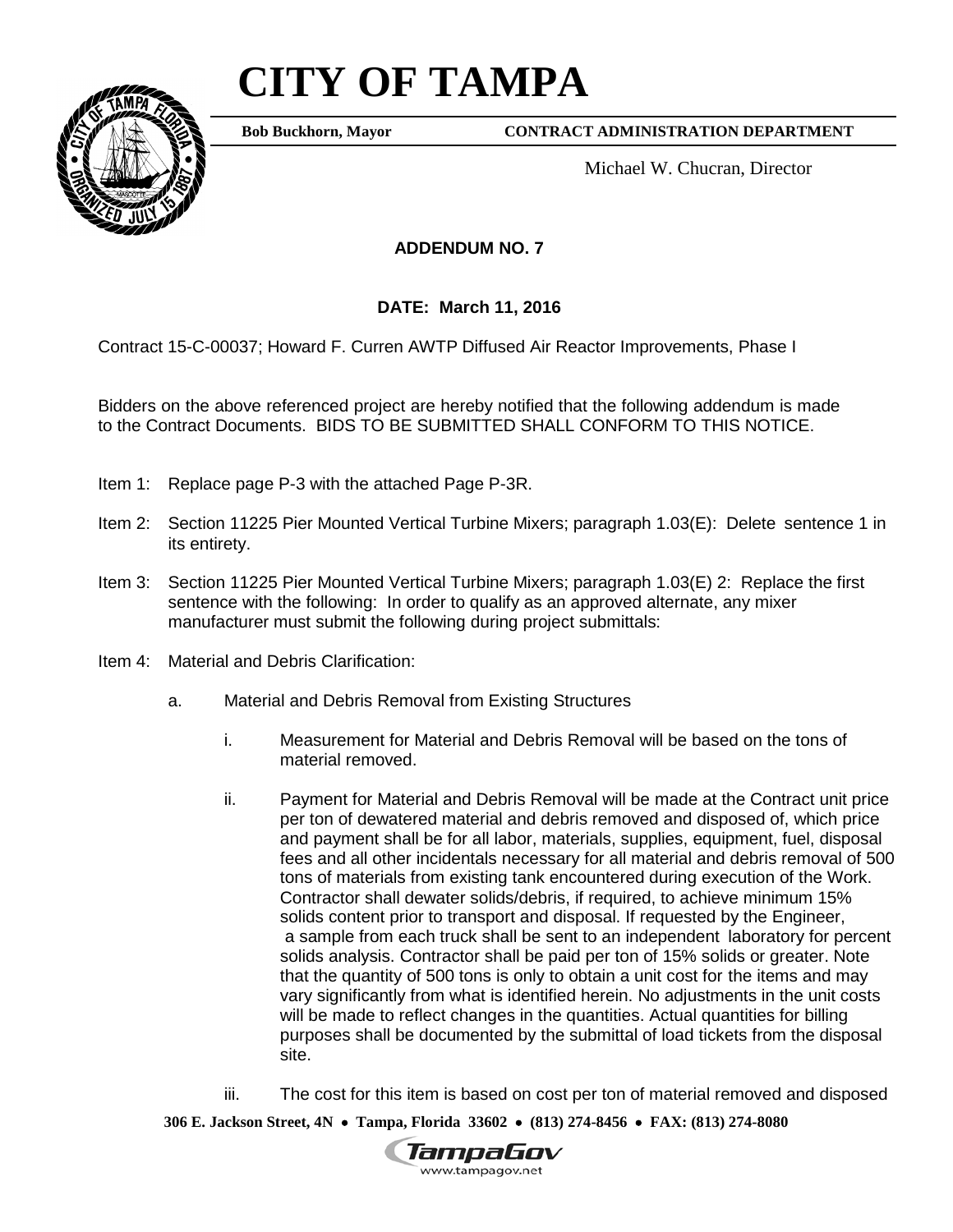of (for 15% solids or greater), assuming 6-inches of sand/grit along entire floor of basin at 120 lbs/cf.

iv. The City does not suspect any hazardous material to be present in the media to be removed and it, therefore, can be disposed of in a landfill. The City will test the media after the bid but before construction. In the unlikely event that hazardous material is detected, the City will utilize contingent funds to have the Contractor properly dispose of the material.

All other provisions of the Contract Documents and Specifications not in conflict with this Addendum shall remain in full force and effect. Questions are to be e-mailed to Contract Administration@tampagov.net.

*Jim Greiner*

Jim Greiner, P.E., Contract Management Supervisor